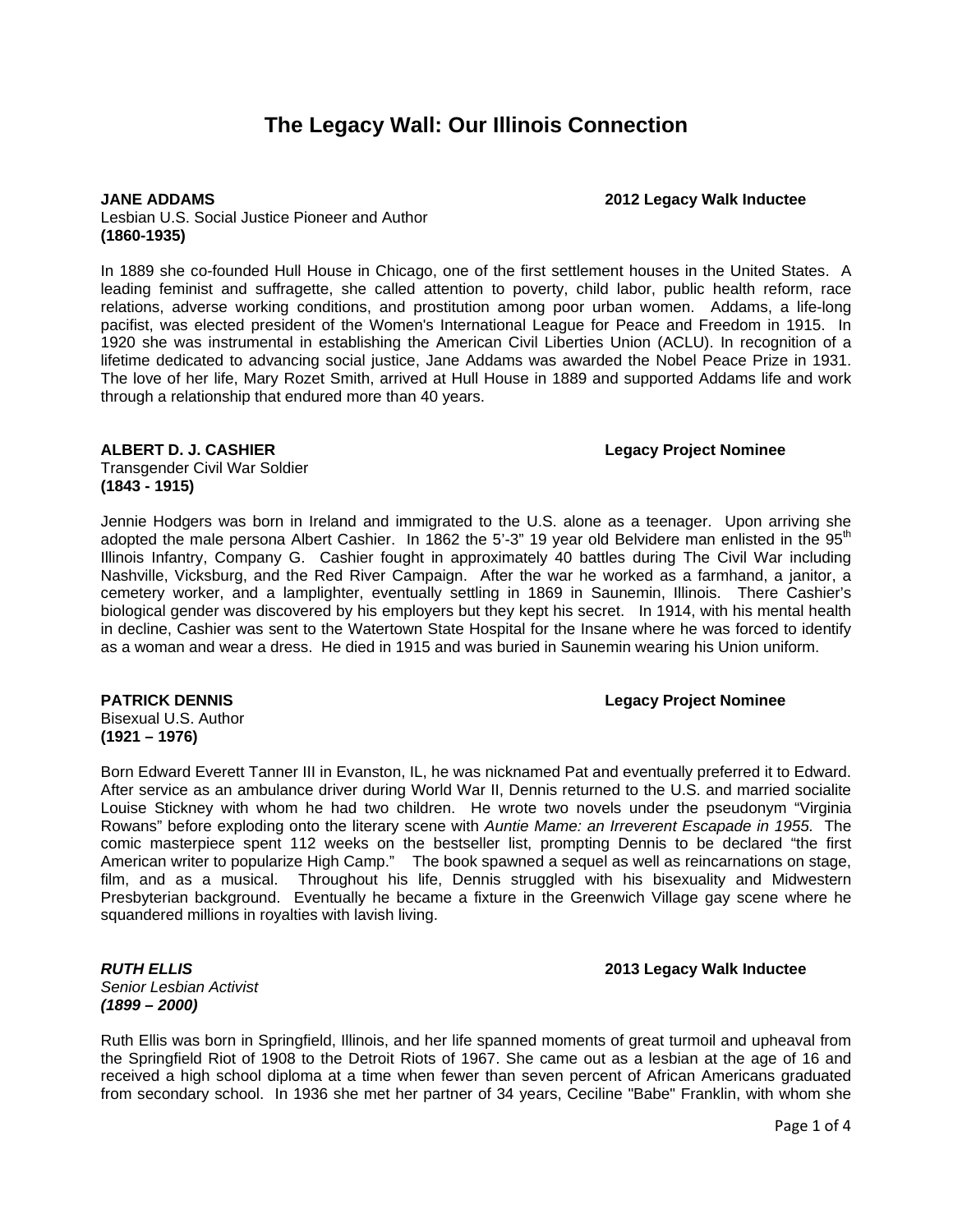moved to Detroit, Michigan in 1937. Ellis became the first African American woman to own an off-set printing business in that city. The couple turned the home they shared into the "Gay Spot," a place where young gays and lesbians who were denied access to both white gay clubs and black straight clubs could congregate. Ellis became a fierce advocate for African Americans, senior citizens, and the gay and lesbian communities. The Ruth Ellis Center, founded in 1999, continues to provide shelter and aid for LGBTQ youth in Detroit.

### *HENRY GERBER* **Legacy Project Nominee**

*Early U.S. LGBT Rights Pioneer (1892 – 1972)*

Gerber founded the Society for Human Rights in Chicago in 1924. Despite its brief existence and small size, the Society for Human Rights is recognized as the first homosexual rights organization in the United States – a precursor to the modern gay liberation movement. Gerber, whose name graces LGBT Chicago's Gerber/Hart Library and Archives, is widely regarded as a visionary. His home has been declared National Historic Site.

*BARBARA GITTINGS* **2012 Legacy Walk Inductee**

*Pioneering Lesbian Activist (1932 – 2007)*

In high school and Northwestern University, Gittings was confronted with rumors that she was a lesbian. Gittings could accept the label but questioned the prevailing view that homosexuality was "sick," "sinful," and "perverted." In 1956 she joined the Daughters of Bilitis, the first female homophile group in the U.S. dedicated to improving the lives of lesbians. She marched in the first gay picket lines in 1965 outside the White House, the Pentagon, and Independence Hall, carrying a sign reading "Sexual Preference is Irrelevant to Federal Employment." From 1970 to 1973 Gittings helped successfully lobby the American Psychiatric Association (APA) to remove homosexuality from its list of mental disorders. She also successfully crusaded to promote gay literature and eliminate discrimination in the nation's libraries. The American Library Association presented her with lifetime honorary membership in 2003.

*LORRAINE HANSBERRY* **2013 Legacy Walk Inductee**

*Lesbian U.S. Feminist, Activist and Author (1930 – 1965)*

Born the daughter of a middle class Chicago businessman, her play, *A Raisin in the Sun (*1959) was the first play written by an African American to be produced on Broadway. It would go on to win the New York Drama Critics Circle Award – an honor which Hansberry was both the first African American – and the youngest person – to receive. The play, which dealt in human terms with the serious and comic problems of a black family in modern America, was a major stimulus to the 1960s African-American Theater movement. A civil rights activist her entire life, Hansberry began identifying herself as a feminist and lesbian in the 1950s. She applauded the growing West Coast homophile movement and was one of the first members of the New York chapter of the groundbreaking lesbian organization, the Daughters of Bilitis. She died from cancer in 1965 at the age of 34. Her ex-husband assembled posthumous collections of her unfinished works, letters, and diary entries most notably *To Be Young Gifted and Black (1969).* 

Lesbian U.S. Legal and Social Justice Advocate **(1890 – 1975)**

**PEARL M. HART Legacy Project Nominee**

Hart moved to Chicago with her family as a child. She attended John Marshall Law School and became a civil rights champion dedicated to defending the oppressed especially women, children, homosexuals, and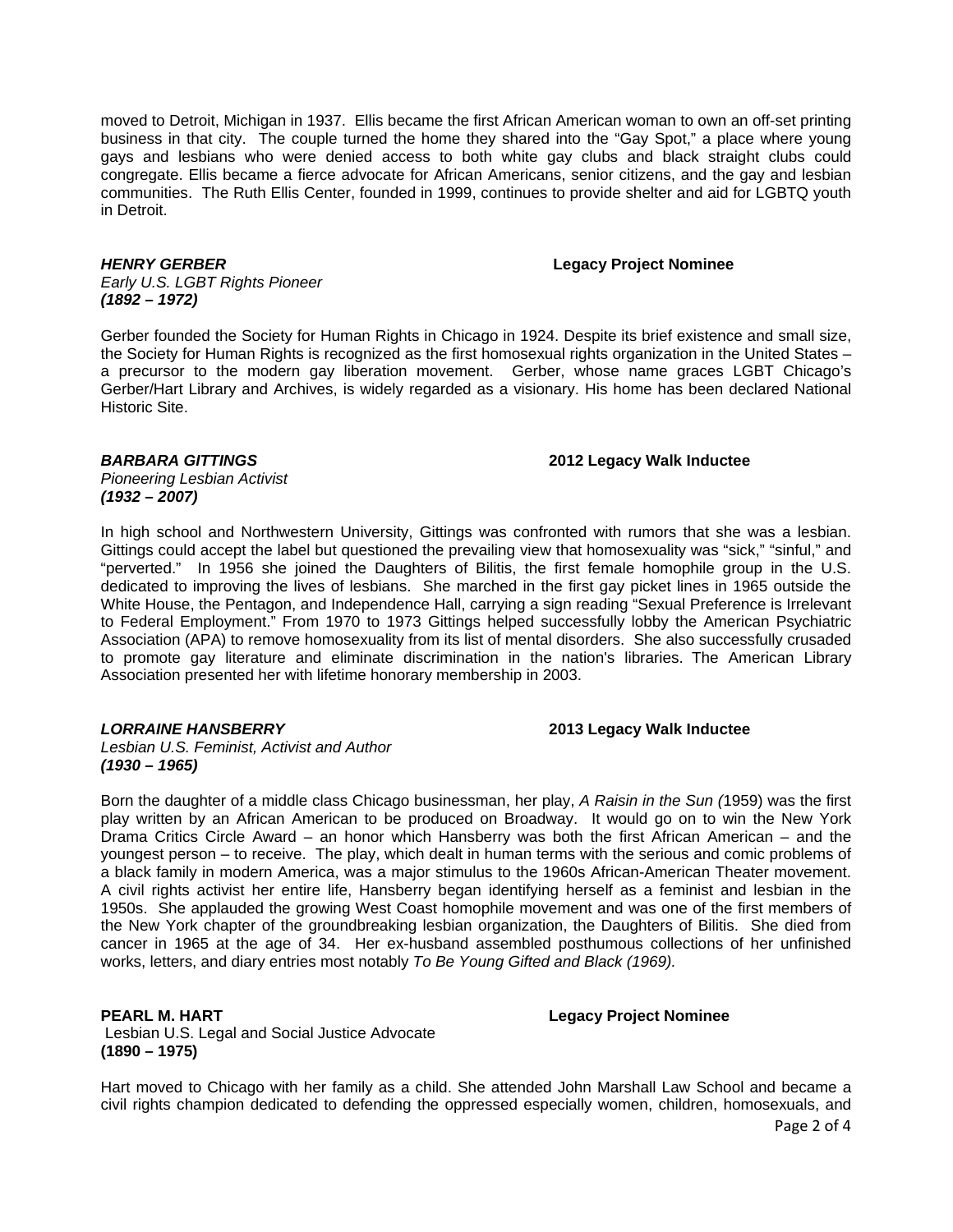immigrants. A staunch defender of gay rights, Hart fought for anti-entrapment laws and the right to privacy. She appeared on behalf of many victims of entrapment and police harassment, often waiving or minimizing her fee. In addition to gay rights, Hart was also a staunch defender of immigrant rights.

**ALBERTA HUNTER Legacy Project Nominee**

Lesbian African American Blues Singer **(1895 – 1984)**

Hunter fled poverty in Memphis to become a blues singer in Chicago. When she had saved enough money, she moved her mother north and cared for her the rest of her life. Though married briefly, Hunter never consummated the union, saying she could not sleep with a man with her mother so close. In truth, she was a lesbian, and her real love was Lottie Taylor, her partner of many years. Though she had great success at Chicago venues such as the famed Deluxe Café and Dreamland Café, Hunter headed to New York in 1921 to begin a recording career. She wrote much of her own material, including the famous "Down Hearted Blues" and became the first African-American singer to be backed by a white band. She appeared as Queenie in the London production of "Show Boat" and replaced Josephine Baker at the Casino de Paris.

### **TONY JACKSON Legacy Project Nominee**

Gay African American Pianist and Composer **(1876 – 1921)**

Ragtime legend Tony Jackson was born into poverty in New Orleans. By 15 he was considered one of the best musicians in town. Seeking greater freedom as an openly gay black man, he went to Chicago in 1912, playing venues like the De Luxe and Pekin cafés. He could sing ballads, blues, and even opera from soprano to baritone. Some well-known Tin Pan Alley pop tunes of the era were actually written by Jackson. His songs include "Michigan Water Blues" and "The Naked Dance." One of the few songs published under his name was "Pretty Baby," which was written for his gay lover. Jackson's musical virtuosity was never recorded, but his influence can be heard in the recordings of the younger musicians he inspired such as Jelly Roll Morton, Clarence Williams, and Steve Lewis.

### **FRANCES KELLOR Legacy Project Nominee**

Lesbian U.S. Social Reformer (1**873** – 1952)

Kellor received her law degree from Cornell in 1897 and then attended the University of Chicago to study criminal sociology. As part of her studies in Chicago, Kellor began field work on southern prison institutions and their treatment of prisoners, particularly black prisoners. The subsequent book, *Experimental Sociology* (1901), helped launch the modern concept that environmental factors such as disadvantaged childhoods and poor education play a determining role in criminal behavior and should thus be considered important in the of reform social policy. Kellor was instrumental in organizing the National League for the Protection of Colored Women, which worked to find jobs and housing for African American women migrating north. She also was instrumental in shaping Theodore Roosevelt's campaign agenda. In 1926 she launched the American Arbitration Association and wrote *Arbitration in the New Industrial Society* (1934).

Transgender U.S. Artist **(1958 - 1996)**

# *GREER LANKTON* **Legacy Project Nominee**

Born to a Presbyterian minister, Greg Lankton was fascinated by dolls. He began to fashion his own from a variety of non-traditional materials including flowers and pipe cleaners. Years of being teased and physically